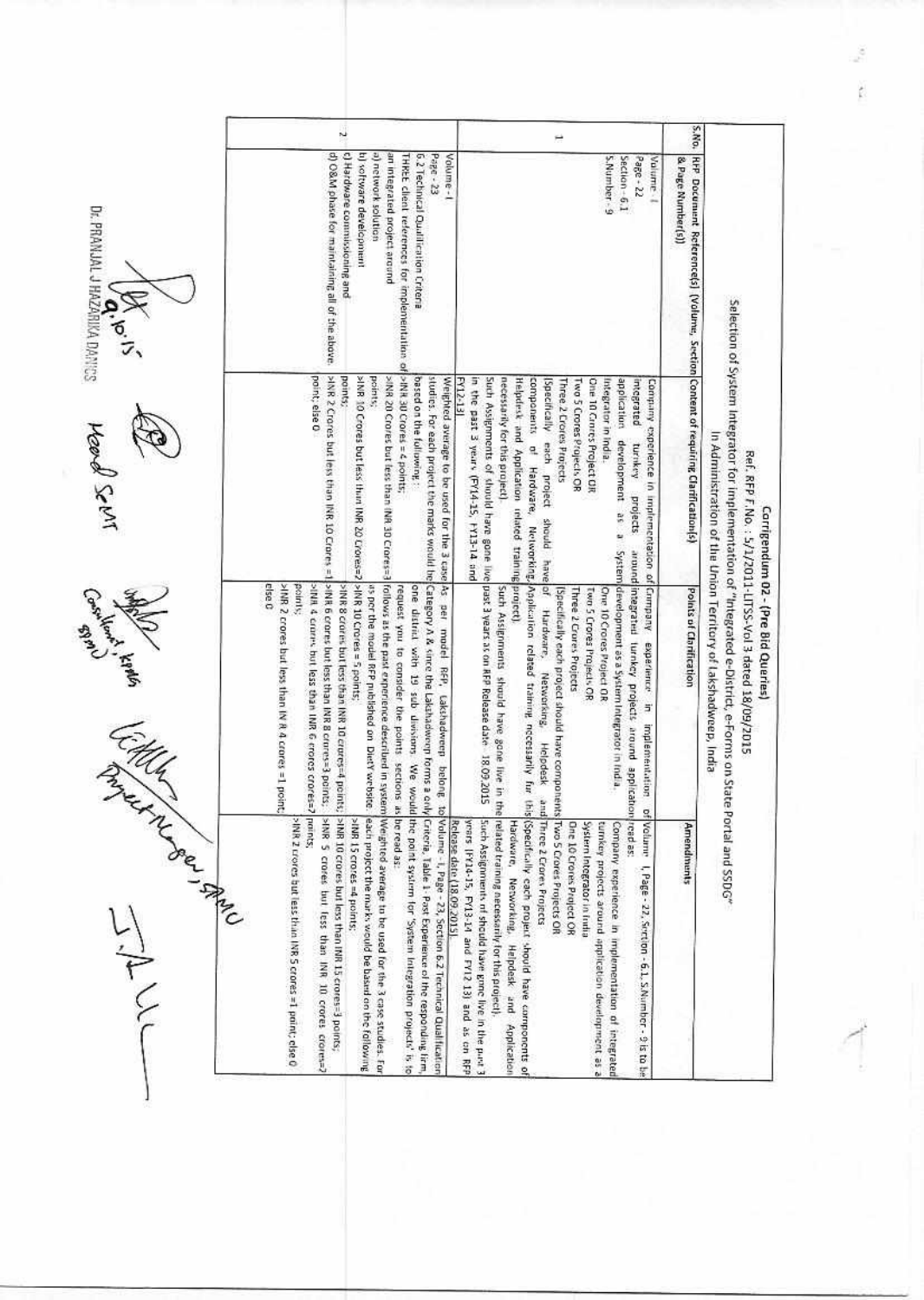| g.<br>g                                                                                                                                                                                                                                                                                                                                                                                                                                                                      | Ln                                                                                                                                                                                       | á.                                                                                                                                                                                                                                                                                                                                                                                                          | i.                                                                                                                                                                                                                                                                                                                                                                                                                         |
|------------------------------------------------------------------------------------------------------------------------------------------------------------------------------------------------------------------------------------------------------------------------------------------------------------------------------------------------------------------------------------------------------------------------------------------------------------------------------|------------------------------------------------------------------------------------------------------------------------------------------------------------------------------------------|-------------------------------------------------------------------------------------------------------------------------------------------------------------------------------------------------------------------------------------------------------------------------------------------------------------------------------------------------------------------------------------------------------------|----------------------------------------------------------------------------------------------------------------------------------------------------------------------------------------------------------------------------------------------------------------------------------------------------------------------------------------------------------------------------------------------------------------------------|
| Page - 124<br>Application Server - Quantity as per Bowl<br>Volume - II<br>Table 2. Minimum Technical Spacification<br>Page - 120<br><b>Reporting Server</b><br>Table 2. Minimum Technical Specification<br>Technical Specification<br>Technical Specification for Web<br>for Steging and<br>pue                                                                                                                                                                              | supplied by the bidder<br>Volume II<br>Table 1. Minimum Proposed BoM to be<br>Page 116                                                                                                   | Page - 116<br>Volume-11                                                                                                                                                                                                                                                                                                                                                                                     | Senal no 1b<br>Page - 23<br>Volume -                                                                                                                                                                                                                                                                                                                                                                                       |
| All frems are to be Rack Mountnd in Industry  All teens are to be in Riade architecture                                                                                                                                                                                                                                                                                                                                                                                      | [Gty - 10 Nos)<br>Enterprise Class 64 bit Server OS/Support Mismatching                                                                                                                  | No 68)                                                                                                                                                                                                                                                                                                                                                                                                      | al covers 27 districts - 8 points<br>c) covers 7 districts -3 points else; 0<br>b) covers 14 districts - 5 points<br>locations:                                                                                                                                                                                                                                                                                            |
|                                                                                                                                                                                                                                                                                                                                                                                                                                                                              | Hardware<br>a<br>$\boldsymbol{S}$<br>Criunt with<br>proposed                                                                                                                             | SDC at no additional cost: SAN Storage( Page Io provide minimum proprised BDM to be<br>The frillmwing would be provisioned through in Table 1 page no 116, it is mentioned that St has<br>Middns<br>at no additional cost". Please clarify what has to<br>mentioned that "following will be provided by SDC<br>supplied by bidder, but in page no 68, is is<br>be considered in the BOM which the SI has to | in case of projects done for the following Since the UT of Lakshadweep falls under category<br>c) covers 7 districts/Locations -3 points else; 0<br>a) covers 22 districts/Locations - 8 points<br>as below<br>too high and We request you to modify the clause<br>A and very small area, the criteria mentioned is<br>b) covers 14 districts/Locations - 5 points<br>In case of projects done for the following locations |
| Application Server - Quantity as per BoM<br>Volume - II, Page - 120, Table 2. Minimum Technical<br>and Volume -II, Page - 124, Table 2. Minumum Technical<br>Specification, b) Technical Specification for Web and<br>mentioned as 'All ttems are to be Rack Mounted in<br>Reporting Server, the specifications for item number 14<br>Specification, d) Technical Specification for Staging and<br>Industry' is to be read as:<br>'All hems are to be in Blade architecture' | supplied by the bidder.<br>Page 116, Table 1. Minimum Proposed BoM to be<br>pSS/support" as '11' instead of '10' in RFP Volume II at<br>Read quantity of "Enterprise Class be bet Server | at page 68 in RFP Volume II is DELETED<br>SDC at no additional cost:<br>The puint, "The following would be pravisioned through<br>-IPS, and Firewall<br>-UPS, and Power<br>- Load Balancer<br>-Rack Space<br>- Tape Library"<br>- SAN Storage                                                                                                                                                               | c) covers 4 districts - 3 points else; 0<br>b) covers 8 districts - 5 points<br>a) covers 12 districts - 8 points<br>In case of projects done for the following locations :<br>Helpdesk in the State/UT' is to be read as<br>the point system for 'Maintrnance Services and<br>Criteria, Table 1- Past Experience of the responding firm,<br>Volume - I, Page - 23, Section 6.2 Technical Qualification                    |

**New Alphalph Comparing Comparing to the Community of Community** 

FORTHLE COMPANY